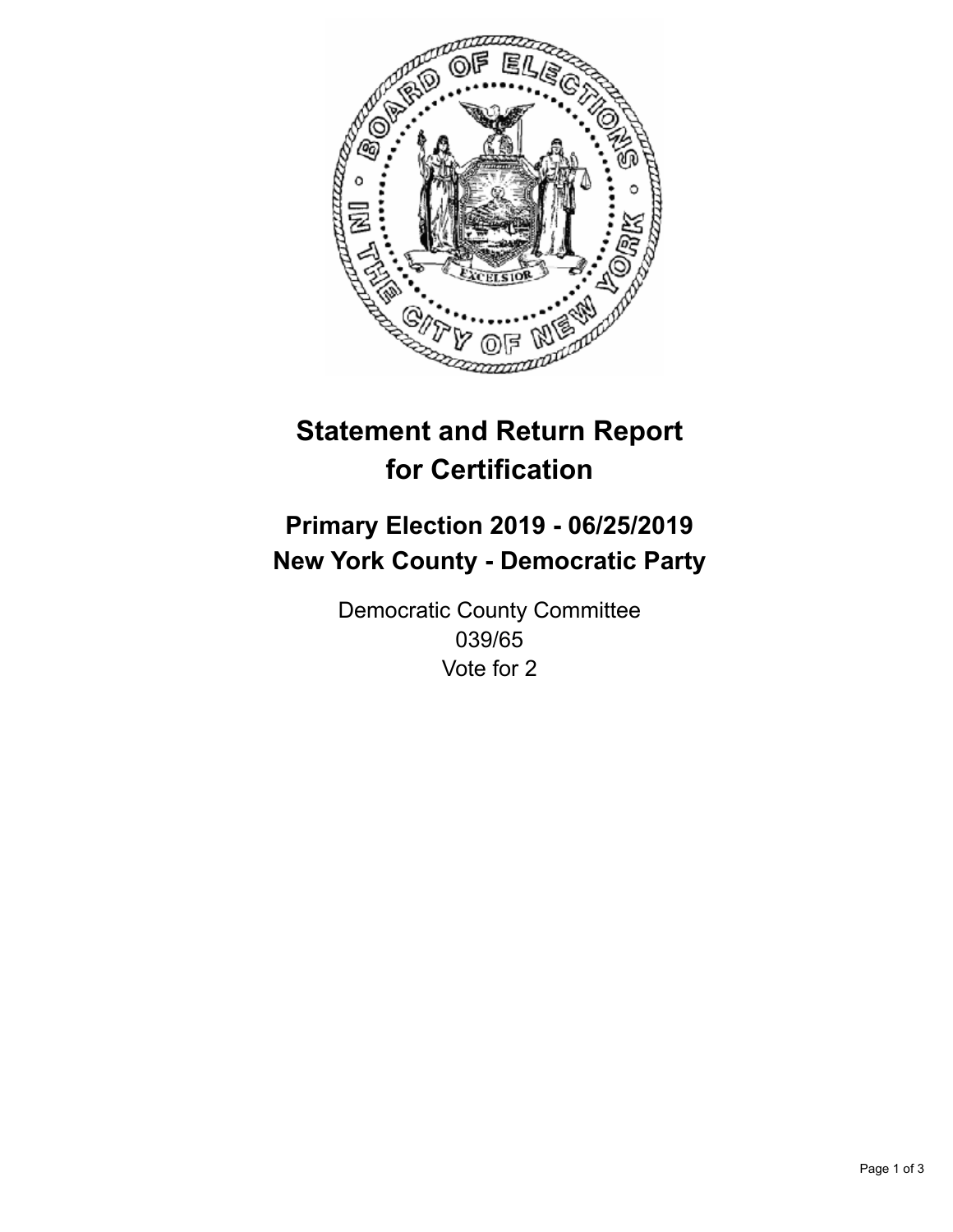

## **Assembly District 65**

| <b>PUBLIC COUNTER</b>                                    | 30       |
|----------------------------------------------------------|----------|
| <b>MANUALLY COUNTED EMERGENCY</b>                        | 0        |
| ABSENTEE / MILITARY                                      |          |
| AFFIDAVIT                                                |          |
| <b>Total Ballots</b>                                     | 32       |
| Less - Inapplicable Federal/Special Presidential Ballots | $\Omega$ |
| <b>Total Applicable Ballots</b>                          | 32       |
| DEBBIE COX                                               | 20       |
| SAMUEL OTERO                                             | 13       |
| ANGEL FERENANDEZ                                         | 9        |
| <b>JOHN QUINN</b>                                        | 7        |
| <b>Total Votes</b>                                       | 49       |
| Unrecorded                                               | 15       |